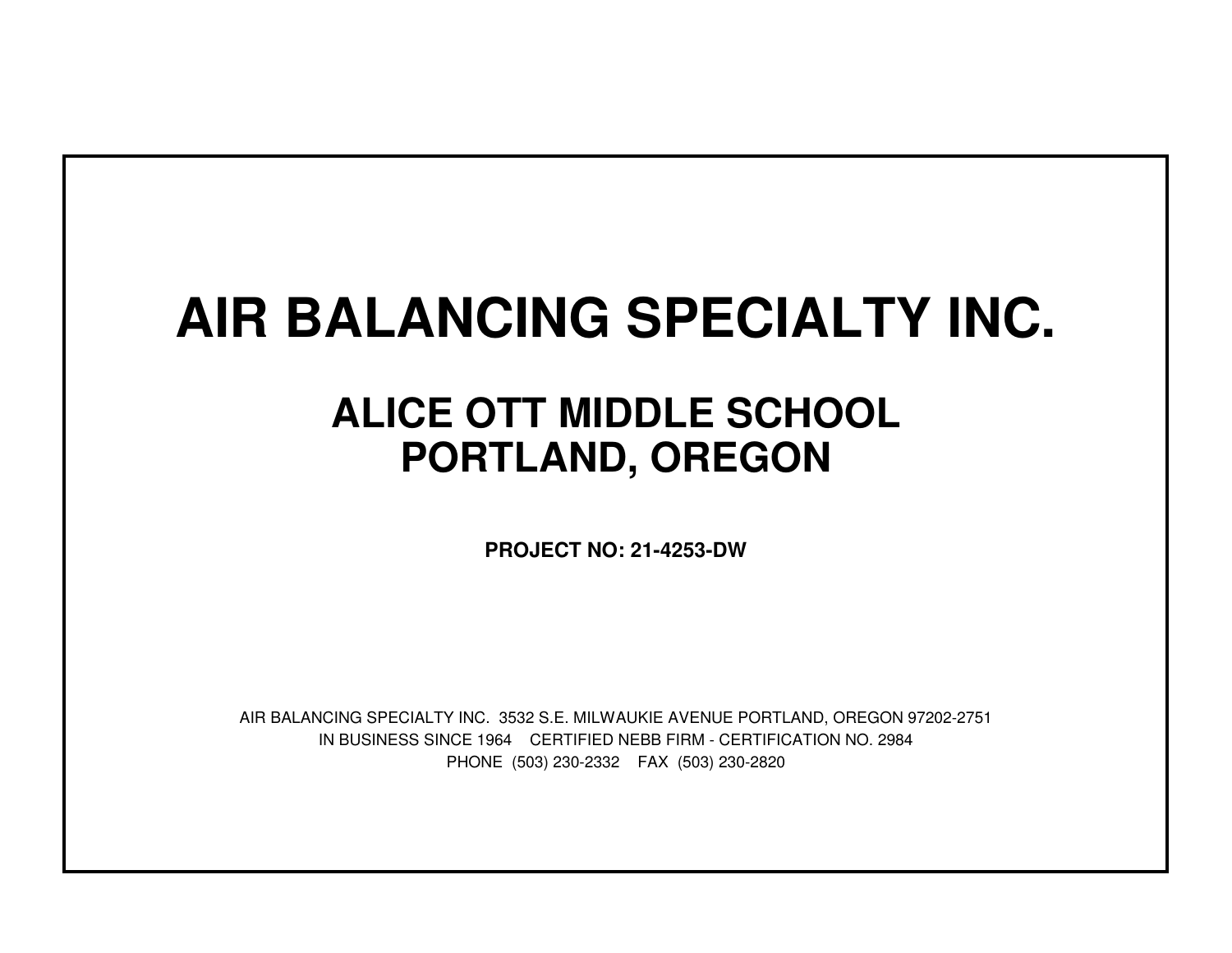| PROJECT NAME:                                                                                                                                                                     | ALICE OTT MIDDLE SCHOOL - PORTLAND, OREGON                           |                                              |                                                                                                                                                                                                                                                                                                                                                                                      |  |  |  |  |  |  |  |  |  |
|-----------------------------------------------------------------------------------------------------------------------------------------------------------------------------------|----------------------------------------------------------------------|----------------------------------------------|--------------------------------------------------------------------------------------------------------------------------------------------------------------------------------------------------------------------------------------------------------------------------------------------------------------------------------------------------------------------------------------|--|--|--|--|--|--|--|--|--|
| OWNER:                                                                                                                                                                            | DAVID DOUGLAS SCHOOL DISTRICT                                        | DATE STARTED:<br>04/08/21                    | DATE FINISHED:<br>04/08/21                                                                                                                                                                                                                                                                                                                                                           |  |  |  |  |  |  |  |  |  |
| MECHANICAL ENGINEER:                                                                                                                                                              |                                                                      | <b>WORK PERFORMED BY:</b><br>DALE NEFFENDORF | WILLIAM NEFFENDORF                                                                                                                                                                                                                                                                                                                                                                   |  |  |  |  |  |  |  |  |  |
| <b>GENERAL CONTRACTOR:</b>                                                                                                                                                        |                                                                      | <b>CERTIFIED BY:</b>                         |                                                                                                                                                                                                                                                                                                                                                                                      |  |  |  |  |  |  |  |  |  |
| MECHANICAL CONTRACTOR:                                                                                                                                                            |                                                                      | DATE:                                        | $S_{PQ}$                                                                                                                                                                                                                                                                                                                                                                             |  |  |  |  |  |  |  |  |  |
| SHEET METAL CONTRACTOR:                                                                                                                                                           |                                                                      |                                              | Ч<br>4<br>DALE W. NEFFENDORF<br><b>CERTIFICATION</b>                                                                                                                                                                                                                                                                                                                                 |  |  |  |  |  |  |  |  |  |
| CONTROL CONTRACTOR:                                                                                                                                                               |                                                                      |                                              | 2984<br>Exp. 3/31/22<br>$x^2$<br>$\begin{picture}(180,10) \put(0,0){\line(1,0){10}} \put(15,0){\line(1,0){10}} \put(15,0){\line(1,0){10}} \put(15,0){\line(1,0){10}} \put(15,0){\line(1,0){10}} \put(15,0){\line(1,0){10}} \put(15,0){\line(1,0){10}} \put(15,0){\line(1,0){10}} \put(15,0){\line(1,0){10}} \put(15,0){\line(1,0){10}} \put(15,0){\line(1,0){10}} \put(15,0){\line($ |  |  |  |  |  |  |  |  |  |
| AIR BALANCING SPECIALTY INC.<br>IN BUSINESS SINCE 1964<br>CERTIFIED NEBB No. 2984<br>3532 SE Milwaukie Avenue Portland, Oregon 97202-2751 Phone (503) 230-2332 Fax (503) 230-2820 |                                                                      |                                              |                                                                                                                                                                                                                                                                                                                                                                                      |  |  |  |  |  |  |  |  |  |
|                                                                                                                                                                                   |                                                                      |                                              |                                                                                                                                                                                                                                                                                                                                                                                      |  |  |  |  |  |  |  |  |  |
|                                                                                                                                                                                   | <b>CERTIFIED TEST AND BALANCE REPORT</b><br>PROJECT NO.: 21-42253-DW |                                              |                                                                                                                                                                                                                                                                                                                                                                                      |  |  |  |  |  |  |  |  |  |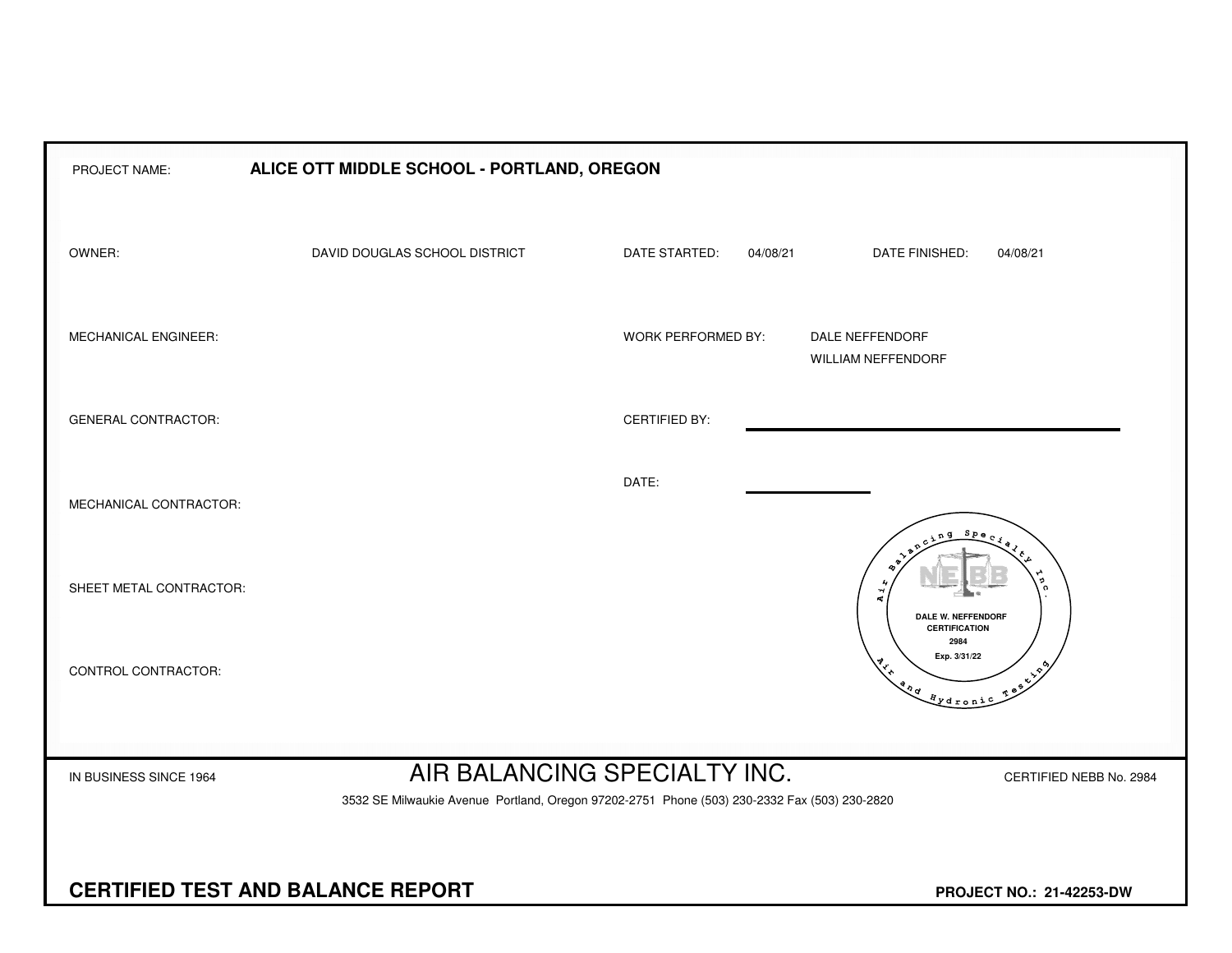| <b>INSTRUMENT</b>                      | <b>MODEL NO.</b>              | <b>SERIAL NO.</b> | <b>RANGE</b>                 | <b>CALIBRATION DATE</b> |
|----------------------------------------|-------------------------------|-------------------|------------------------------|-------------------------|
| <b>AIR</b>                             |                               |                   |                              |                         |
| Shortridge Airdata Multimeter<br>(D)   | ADM860                        | M98375            | 0.0001 to 60.00" WC.         | 1/12/2021               |
| <b>ADM Accessories</b>                 |                               |                   |                              |                         |
| (DH) Datameter Flow Hood               | 8400                          |                   | 25 - 2500 CFM                |                         |
| (DP) Datameter Pitot Tube              | 12", 18", 24", 36", 48" & 60" |                   | 50 - 30000 FPM               |                         |
| (DA) Datameter Airfoil                 | AFP18                         |                   | 50 - 5000 FPM                |                         |
| (DG) Datameter Velgrid                 | VLG84                         |                   | 50 - 2500 FPM                |                         |
| <b>Rotating Vane Anemometer</b><br>(R) | $A4/-4"$                      | 83072B            | 200 - 10000 FPM              | 1/14/2021               |
| Amprobe Ammeter                        | Fluke 335                     | 99330394          | 0 - 750 Volts / 0 - 300 Amps | 1/8/2021                |
| Shimpo Tachometer                      | DT-207L                       | D26B0033          | 6 - 30,000 RPM               | 1/12/2021               |
| WATER                                  |                               |                   |                              |                         |
| Hydrodata Meter                        | <b>HDM-250</b>                | W01025            | DP -10 to +300 PSI           | 1/12/2021               |
|                                        |                               |                   |                              |                         |
|                                        |                               |                   |                              |                         |
|                                        |                               |                   |                              |                         |
|                                        |                               |                   |                              |                         |

3532 SE Milwaukie Avenue Portland, Oregon 97202-2751 Phone (503) 230-2332 Fax (503) 230-2820

## **EQUIPMENT USED IN BALANCING**

 **PROJECT: ALICE OTT MIDDLE SCHOOL - PORTLAND, OREGON PROJECT NO.: 21-4253-DW**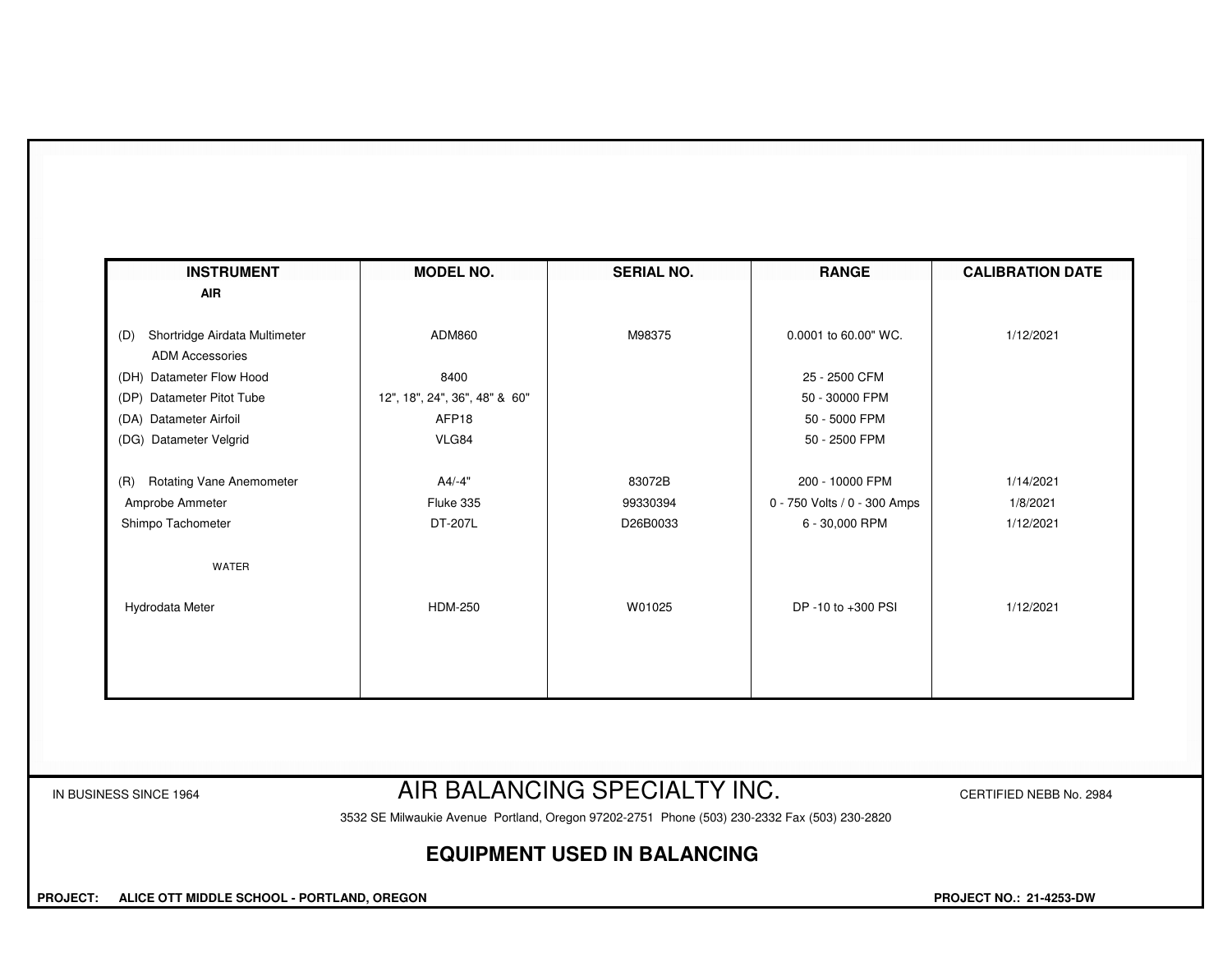## **PAGE ABBREVATION KEY**

AK - GRILLE AREA OR RESTRICTION VALUEVEL - VELOCITY CFM - CUBIC FEET PER MINUTEFPM - FEET PER MINUTEACH - AIR CHANGES PER HOUR

IN BUSINESS SINCE 1964 **AIR BALANCING SPECIALTY INC.** CERTIFIED NEBB No. 2984

 **3532 SE Milwaukie Avenue Portland, Oregon 97202-2751 Phone (503) 230-2332 Fax (503) 230-2820**

 **PROJECT: ALICE OTT MIDDLE SCHOOL - PORTLAND, OREGON PROJECT NO.: 21-4253-DW**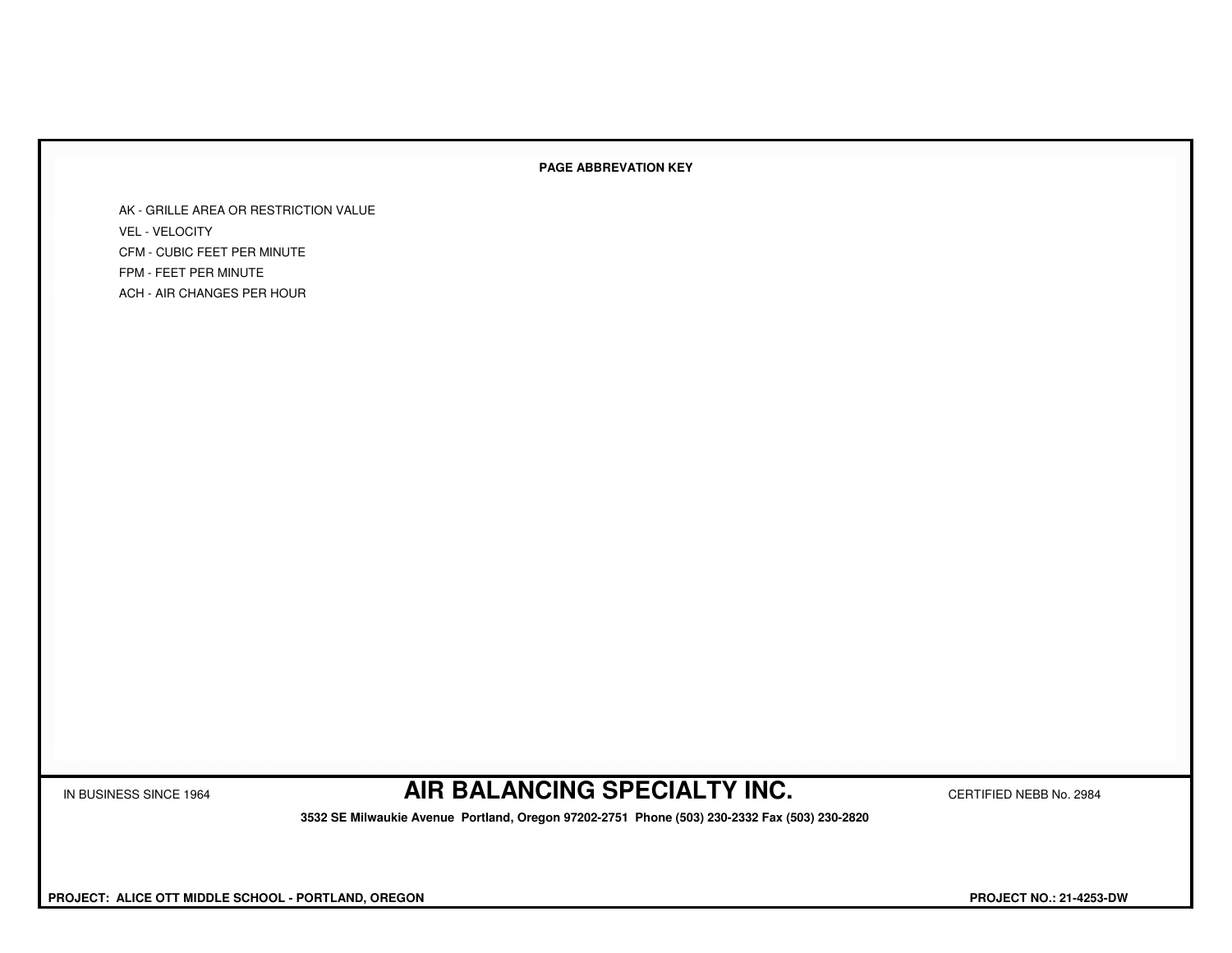|         | AREA SERVED |                                                                                                                               |                 |  | <b>OUTLET</b> |             |      | <b>DESIGN</b>          |            |             | <b>CUBIC</b><br>TEST#1 |            |       | TEST#2         |                      |     |                  |                         |
|---------|-------------|-------------------------------------------------------------------------------------------------------------------------------|-----------------|--|---------------|-------------|------|------------------------|------------|-------------|------------------------|------------|-------|----------------|----------------------|-----|------------------|-------------------------|
| Ref     | Ins         |                                                                                                                               | $Rm.+No.$       |  | Size          | Blow        | AK   | Vel                    | <b>CFM</b> | <b>FEET</b> | <b>FPM</b>             | <b>CFM</b> |       | ACH   PRESSURE | <b>FPM</b>           | CFM | ACH              | PRESSURE                |
|         |             |                                                                                                                               |                 |  |               |             |      |                        |            |             |                        |            |       |                |                      |     |                  |                         |
|         |             |                                                                                                                               |                 |  |               |             |      |                        |            |             |                        |            |       |                |                      |     |                  |                         |
|         |             | DH Classroom                                                                                                                  | $\mathbf{1}$    |  |               | CEIL        | 1.00 |                        |            | 6672        |                        | 381        | 3.43  |                |                      |     |                  |                         |
|         |             | DH Classroom                                                                                                                  | $\mathbf{2}$    |  |               | <b>CEIL</b> | 1.00 |                        |            | 6707        |                        | 245        | 2.19  |                |                      |     |                  |                         |
|         |             |                                                                                                                               |                 |  |               |             |      |                        |            |             |                        |            |       |                |                      |     |                  |                         |
|         |             | DH Classroom                                                                                                                  | 3               |  |               | CEIL        | 1.00 |                        |            | 7265        |                        | 365        | 3.01  |                |                      |     |                  |                         |
|         |             |                                                                                                                               |                 |  |               |             |      |                        |            |             |                        |            |       |                |                      |     |                  |                         |
|         |             | DH Classroom                                                                                                                  | 4               |  |               | CEIL        | 1.00 |                        |            | 6842        |                        | 370        | 3.24  |                |                      |     |                  |                         |
|         |             |                                                                                                                               |                 |  |               |             |      |                        |            |             |                        |            |       |                |                      |     |                  |                         |
|         |             | DH Classroom                                                                                                                  | 5               |  |               | CEIL        | 1.00 |                        |            | 6806        |                        | 415        | 3.66  |                |                      |     |                  |                         |
|         |             |                                                                                                                               |                 |  |               |             |      |                        |            |             |                        |            |       |                |                      |     |                  |                         |
|         |             | DH Classroom                                                                                                                  | 6               |  |               | CEIL        | 1.00 |                        |            | 6808        |                        | 415        | 3.66  |                |                      |     |                  |                         |
|         |             | DH Classroom                                                                                                                  | $\overline{7}$  |  |               | CEIL        | 1.00 |                        |            | 6775        |                        | 335        | 2.97  |                |                      |     |                  |                         |
|         |             |                                                                                                                               |                 |  |               |             |      |                        |            |             |                        |            |       |                |                      |     |                  |                         |
|         |             | DH Classroom                                                                                                                  | 8               |  |               | <b>CEIL</b> | 1.00 |                        |            | 7430        |                        | 340        | 2.75  |                |                      |     |                  |                         |
|         |             |                                                                                                                               |                 |  |               |             |      |                        |            |             |                        |            |       |                |                      |     |                  |                         |
|         |             | DH Classroom                                                                                                                  | $\overline{9}$  |  |               | UV          | 1.00 |                        |            | 7260        |                        | 1010       | 8.35  |                |                      |     |                  |                         |
|         |             |                                                                                                                               |                 |  |               |             |      |                        |            |             |                        |            |       |                |                      |     |                  |                         |
|         |             | DH Classroom                                                                                                                  | 10              |  |               | UV          | 1.00 |                        |            | 7179        |                        | 985        | 8.23  |                |                      |     |                  |                         |
|         |             |                                                                                                                               |                 |  |               |             |      |                        |            |             |                        |            |       |                |                      |     |                  |                         |
|         |             | DH Classroom                                                                                                                  | 11              |  |               | UV          | 1.00 |                        |            | 8476        |                        | 1025       | 7.26  |                |                      |     |                  |                         |
|         |             |                                                                                                                               |                 |  |               |             |      |                        |            |             |                        |            |       |                |                      |     |                  |                         |
|         |             | DH Classroom                                                                                                                  | 11A             |  |               | <b>SW</b>   | 1.00 |                        |            | 7488        |                        | 485        | 3.89  |                |                      |     |                  |                         |
|         |             | DH Classroom                                                                                                                  | 12              |  |               | UV          | 1.00 |                        |            | 9962        |                        | 975        | 5.87  |                |                      |     |                  |                         |
|         |             |                                                                                                                               |                 |  |               |             |      |                        |            |             |                        |            |       |                |                      |     |                  |                         |
|         |             | R Computer Lab                                                                                                                | $\overline{13}$ |  | 14x10x4       | <b>SW</b>   | 0.68 |                        |            | 10835       |                        | 2652       | 14.69 |                |                      |     |                  |                         |
|         |             |                                                                                                                               |                 |  |               |             |      |                        |            |             |                        |            |       |                |                      |     |                  |                         |
|         |             | R Computer Lab                                                                                                                | 14              |  |               | <b>SW</b>   | 0.68 |                        |            | 11024       |                        | 2468       | 13.43 |                |                      |     |                  |                         |
|         |             |                                                                                                                               |                 |  |               |             |      |                        |            |             |                        |            |       |                |                      |     |                  |                         |
|         |             | DH Classroom                                                                                                                  | 15              |  |               | <b>UV</b>   | 1.00 |                        |            | 10161       |                        | 1055       | 6.23  |                |                      |     |                  |                         |
|         |             |                                                                                                                               |                 |  |               |             |      |                        |            |             |                        |            |       |                |                      |     |                  |                         |
|         |             | DH Classroom                                                                                                                  | 16              |  |               | UV          | 1.00 |                        |            | 9999        |                        | 915        | 5.49  |                |                      |     |                  |                         |
|         |             |                                                                                                                               |                 |  |               |             |      |                        |            |             |                        |            |       |                |                      |     |                  |                         |
|         |             | DH Classroom                                                                                                                  | $\overline{17}$ |  |               | UV          | 1.00 |                        |            | 10018       |                        | 950        | 5.69  |                |                      |     |                  |                         |
|         |             | DH Classroom                                                                                                                  | 18              |  |               | UV          | 1.00 |                        |            | 9989        |                        | 1015       | 6.10  |                |                      |     |                  |                         |
|         |             |                                                                                                                               |                 |  |               |             |      |                        |            |             |                        |            |       |                |                      |     |                  |                         |
|         |             |                                                                                                                               |                 |  |               |             |      |                        |            |             |                        |            |       |                |                      |     |                  |                         |
|         |             |                                                                                                                               |                 |  |               |             |      |                        |            |             |                        |            |       |                |                      |     |                  |                         |
|         |             | AIR BALANCING SPECIALTY, INC. 3532 SE Milwaukie Avenue, Portland, Oregon 97202-2751 Phone: (503) 230-2332 Fax: (503) 230-2820 |                 |  |               |             |      |                        |            |             |                        |            |       |                |                      |     |                  |                         |
|         |             |                                                                                                                               |                 |  |               |             |      |                        |            |             |                        |            |       |                |                      |     |                  |                         |
|         |             | <b>CONSTANT VOLUME - FPM</b>                                                                                                  |                 |  |               |             |      | AIR BALANCE DATA SHEET |            |             |                        |            |       |                |                      |     |                  | PROJECT NO.: 21-4253-DW |
|         |             |                                                                                                                               |                 |  |               |             |      |                        |            |             |                        |            |       |                |                      |     |                  |                         |
|         |             | PROJECT: ALICE OTT MIDDLE SCHOOL - PORTLAND, OREGON                                                                           |                 |  |               |             |      |                        |            |             |                        |            |       |                | DATE START: 04/08/21 |     | FINISH: 04/08/21 |                         |
|         |             |                                                                                                                               |                 |  |               |             |      |                        |            |             |                        |            |       |                |                      |     |                  |                         |
| SYSTEM: |             | Classrooms 1-12, Computer Lab, Classroom 15-18                                                                                |                 |  |               |             |      | SECTION:               |            |             |                        |            |       |                | BY: DN / WN          |     |                  | PAGE: 1 OF 5            |
|         |             |                                                                                                                               |                 |  |               |             |      |                        |            |             |                        |            |       |                |                      |     |                  |                         |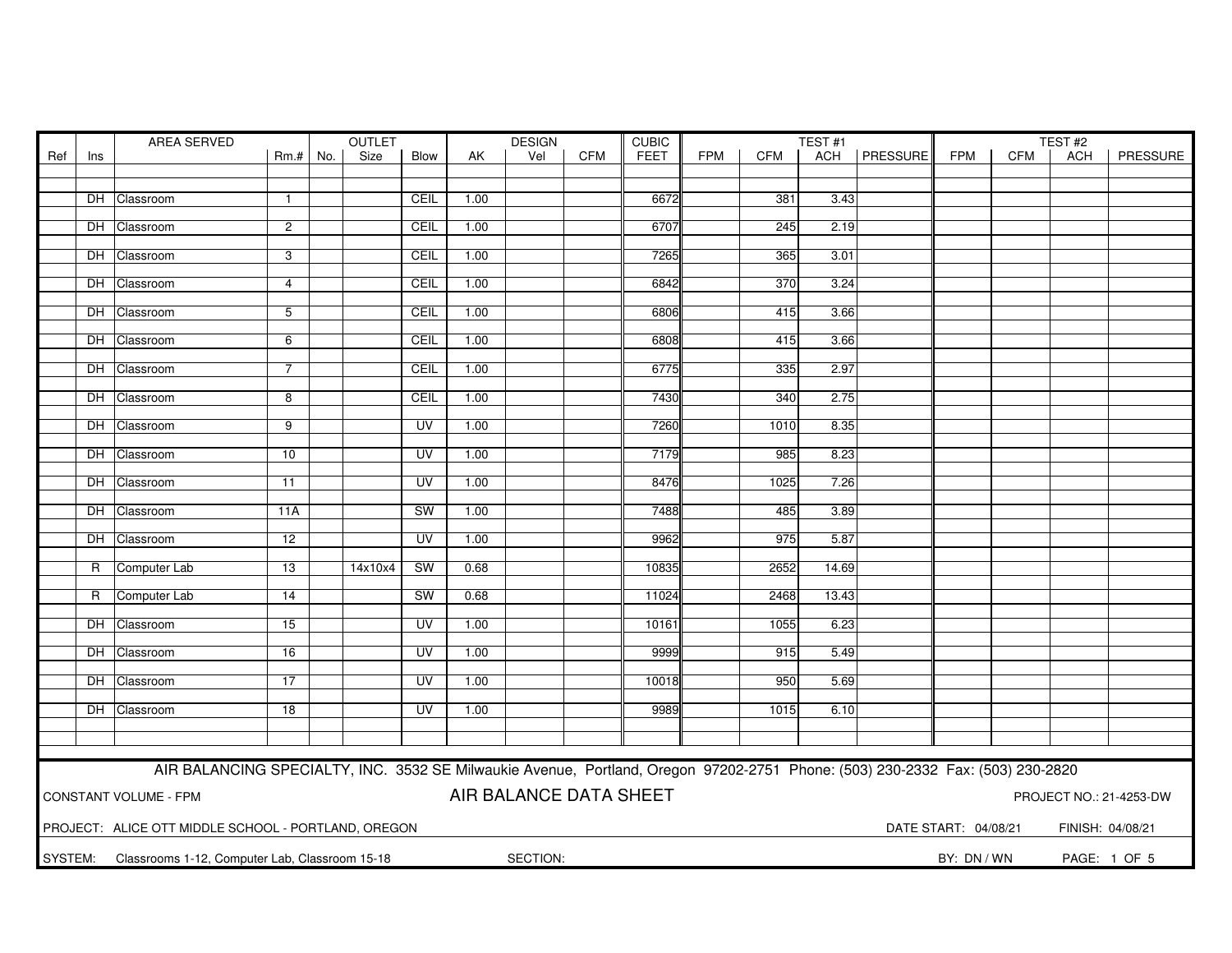|                |                                                                                                 | AREA SERVED                                                                                                                   |                 |  | OUTLET |             |      | <b>DESIGN</b> |            | <b>CUBIC</b> |            |            | TEST#1     |          |             |            | TEST <sub>#2</sub> |              |
|----------------|-------------------------------------------------------------------------------------------------|-------------------------------------------------------------------------------------------------------------------------------|-----------------|--|--------|-------------|------|---------------|------------|--------------|------------|------------|------------|----------|-------------|------------|--------------------|--------------|
| Ref            | Ins                                                                                             |                                                                                                                               | $Rm.+No.$       |  | Size   | <b>Blow</b> | AK   | Vel           | <b>CFM</b> | <b>FEET</b>  | <b>FPM</b> | <b>CFM</b> | <b>ACH</b> | PRESSURE | <b>FPM</b>  | <b>CFM</b> | <b>ACH</b>         | PRESSURE     |
|                |                                                                                                 |                                                                                                                               |                 |  |        |             |      |               |            |              |            |            |            |          |             |            |                    |              |
|                |                                                                                                 |                                                                                                                               |                 |  |        |             |      |               |            |              |            |            |            |          |             |            |                    |              |
|                |                                                                                                 | DH Classroom                                                                                                                  | 19              |  |        | UV          | 1.00 |               |            | 10280        |            | 1070       | 6.25       |          |             |            |                    |              |
|                |                                                                                                 |                                                                                                                               |                 |  |        | CEIL        |      |               |            | 6749         |            |            |            |          |             |            |                    |              |
|                |                                                                                                 | DH Classroom                                                                                                                  | 20              |  |        |             | 1.00 |               |            |              |            | 340        | 3.02       |          |             |            |                    |              |
|                |                                                                                                 | DH Classroom                                                                                                                  | 21              |  |        | CEIL        | 1.00 |               |            | 6618         |            | 380        | 3.45       |          |             |            |                    |              |
|                |                                                                                                 |                                                                                                                               |                 |  |        |             |      |               |            |              |            |            |            |          |             |            |                    |              |
|                |                                                                                                 | DH Classroom                                                                                                                  | $\overline{22}$ |  |        | CEIL        | 1.00 |               |            | 5537         |            | 360        | 3.90       |          |             |            |                    |              |
|                |                                                                                                 |                                                                                                                               |                 |  |        |             |      |               |            |              |            |            |            |          |             |            |                    |              |
|                |                                                                                                 | DH Classroom                                                                                                                  | 23              |  |        | CEIL        | 1.00 |               |            | 6747         |            | 345        | 3.07       |          |             |            |                    |              |
|                |                                                                                                 |                                                                                                                               |                 |  |        |             |      |               |            |              |            |            |            |          |             |            |                    |              |
|                |                                                                                                 | DH Classroom                                                                                                                  | $\overline{24}$ |  |        | CEIL        | 1.00 |               |            | 6793         |            | 370        | 3.27       |          |             |            |                    |              |
|                |                                                                                                 |                                                                                                                               |                 |  |        |             |      |               |            |              |            |            |            |          |             |            |                    |              |
|                |                                                                                                 | DH Classroom                                                                                                                  | 25              |  |        | CEIL        | 1.00 |               |            | 18097        |            | 1305       | 4.33       |          |             |            |                    |              |
|                |                                                                                                 |                                                                                                                               |                 |  |        |             |      |               |            |              |            |            |            |          |             |            |                    |              |
|                |                                                                                                 | DH Classroom                                                                                                                  | 26              |  |        | CEIL        | 1.00 |               |            | 18212        |            | 1540       | 5.07       |          |             |            |                    |              |
|                |                                                                                                 |                                                                                                                               | 27              |  |        |             |      |               |            | 10828        |            |            |            |          |             |            |                    |              |
|                |                                                                                                 | DH Classroom                                                                                                                  |                 |  |        | CEIL        | 1.00 |               |            |              |            | 1435       | 7.95       |          |             |            |                    |              |
|                |                                                                                                 | DH Classroom                                                                                                                  | 28              |  |        | <b>CEIL</b> | 1.00 |               |            | 10030        |            | 1480       | 8.85       |          |             |            |                    |              |
|                |                                                                                                 |                                                                                                                               |                 |  |        |             |      |               |            |              |            |            |            |          |             |            |                    |              |
|                |                                                                                                 | DH Classroom                                                                                                                  | 29              |  |        | CEIL        | 1.00 |               |            | 10767        |            | 1565       | 8.72       |          |             |            |                    |              |
|                |                                                                                                 |                                                                                                                               |                 |  |        |             |      |               |            |              |            |            |            |          |             |            |                    |              |
|                | R                                                                                               | Classroom                                                                                                                     | 30              |  | 20x8x3 | CEIL        | 0.83 |               |            | 24072        | 1200       | 996        | 2.48       |          |             |            |                    |              |
|                |                                                                                                 |                                                                                                                               |                 |  |        |             |      |               |            |              |            |            |            |          |             |            |                    |              |
| 1, 2           |                                                                                                 | Classroom                                                                                                                     | 31              |  |        |             | 1.00 |               |            | 4403         |            |            | 0.00       |          |             |            |                    |              |
|                |                                                                                                 |                                                                                                                               |                 |  |        |             |      |               |            |              |            |            |            |          |             |            |                    |              |
| $\overline{2}$ | R                                                                                               | Classroom                                                                                                                     | $\overline{32}$ |  | 26x10  | <b>SUV</b>  | 1.35 |               |            | 4087         | 780        | 1053       | 15.46      |          |             |            |                    |              |
|                |                                                                                                 |                                                                                                                               |                 |  |        |             |      |               |            |              |            |            |            |          |             |            |                    |              |
| $\overline{2}$ |                                                                                                 | DH Classroom                                                                                                                  | 32A             |  |        | <b>SUV</b>  | 0.68 |               |            | 7004         |            | 865        | 7.41       |          |             |            |                    |              |
|                |                                                                                                 |                                                                                                                               |                 |  |        |             |      |               |            |              |            |            |            |          |             |            |                    |              |
|                |                                                                                                 |                                                                                                                               |                 |  |        |             |      |               |            |              |            |            |            |          |             |            |                    |              |
|                |                                                                                                 |                                                                                                                               |                 |  |        |             |      |               |            |              |            |            |            |          |             |            |                    |              |
|                |                                                                                                 |                                                                                                                               |                 |  |        |             |      |               |            |              |            |            |            |          |             |            |                    |              |
|                |                                                                                                 |                                                                                                                               |                 |  |        |             |      |               |            |              |            |            |            |          |             |            |                    |              |
|                |                                                                                                 |                                                                                                                               |                 |  |        |             |      |               |            |              |            |            |            |          |             |            |                    |              |
|                |                                                                                                 |                                                                                                                               |                 |  |        |             |      |               |            |              |            |            |            |          |             |            |                    |              |
|                |                                                                                                 |                                                                                                                               |                 |  |        |             |      |               |            |              |            |            |            |          |             |            |                    |              |
|                |                                                                                                 |                                                                                                                               |                 |  |        |             |      |               |            |              |            |            |            |          |             |            |                    |              |
|                |                                                                                                 | Ref. Note: (1) Fan not running. (2) Non filtered fan.                                                                         |                 |  |        |             |      |               |            |              |            |            |            |          |             |            |                    |              |
|                |                                                                                                 | AIR BALANCING SPECIALTY, INC. 3532 SE Milwaukie Avenue, Portland, Oregon 97202-2751 Phone: (503) 230-2332 Fax: (503) 230-2820 |                 |  |        |             |      |               |            |              |            |            |            |          |             |            |                    |              |
|                |                                                                                                 |                                                                                                                               |                 |  |        |             |      |               |            |              |            |            |            |          |             |            |                    |              |
|                | AIR BALANCE DATA SHEET<br><b>CONSTANT VOLUME - FPM</b><br>PROJECT NO.: 21-4253-DW               |                                                                                                                               |                 |  |        |             |      |               |            |              |            |            |            |          |             |            |                    |              |
|                |                                                                                                 |                                                                                                                               |                 |  |        |             |      |               |            |              |            |            |            |          |             |            |                    |              |
|                | PROJECT: ALICE OTT MIDDLE SCHOOL - PORTLAND, OREGON<br>DATE START: 04/08/21<br>FINISH: 04/08/21 |                                                                                                                               |                 |  |        |             |      |               |            |              |            |            |            |          |             |            |                    |              |
|                |                                                                                                 |                                                                                                                               |                 |  |        |             |      |               |            |              |            |            |            |          |             |            |                    |              |
|                |                                                                                                 | SYSTEM: Classrooms 1-12, Computer Lab, Classroom 15-18                                                                        |                 |  |        |             |      | SECTION:      |            |              |            |            |            |          | BY: DN / WN |            |                    | PAGE: 2 OF 5 |
|                |                                                                                                 |                                                                                                                               |                 |  |        |             |      |               |            |              |            |            |            |          |             |            |                    |              |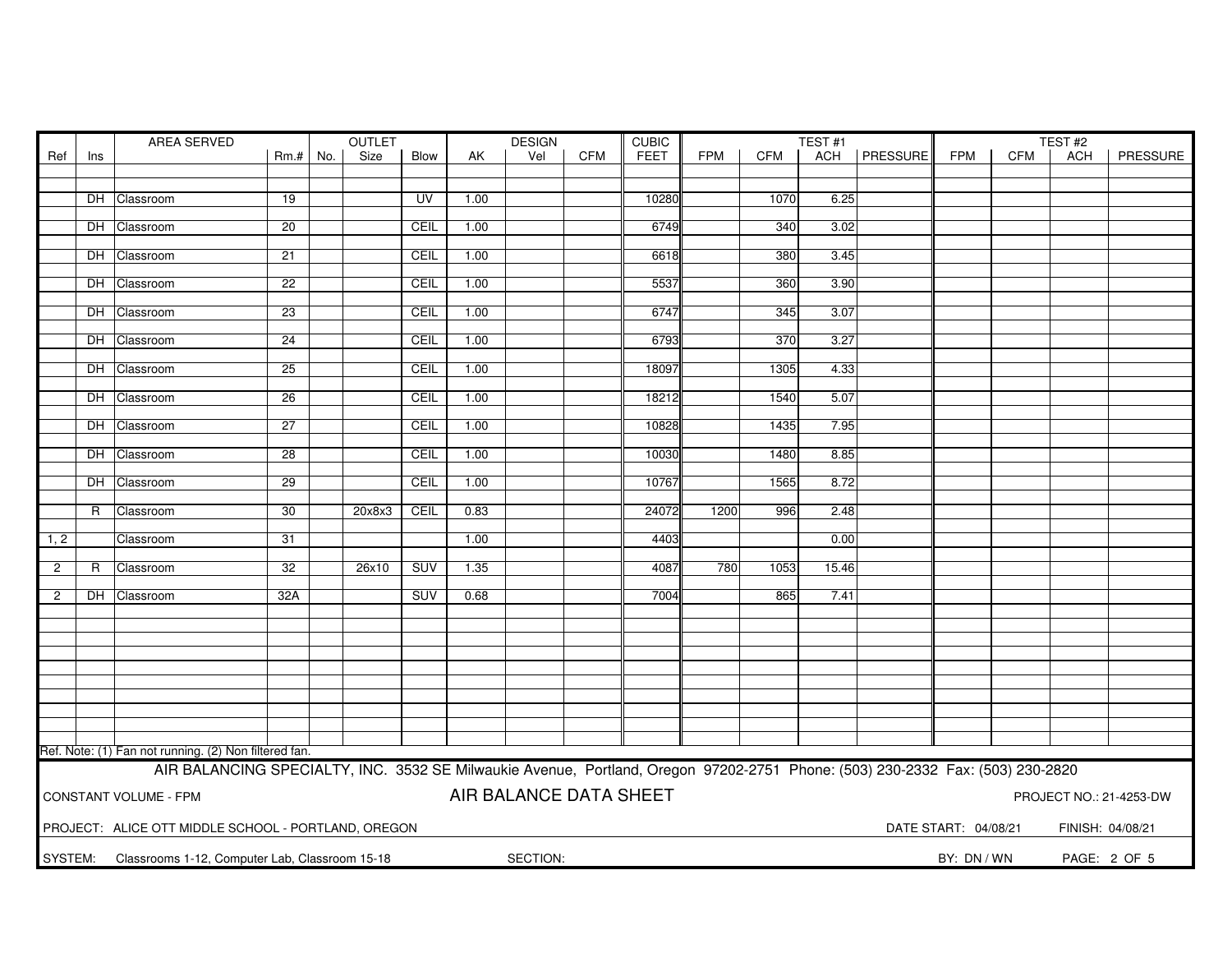|     |     | AREA SERVED<br>OUTLET                                                                                                         |                               |  |         |      |       | <b>DESIGN</b>          |            | <b>CUBIC</b> |            |                | TEST#1 |                 | TEST#2               |     |                  |                         |
|-----|-----|-------------------------------------------------------------------------------------------------------------------------------|-------------------------------|--|---------|------|-------|------------------------|------------|--------------|------------|----------------|--------|-----------------|----------------------|-----|------------------|-------------------------|
| Ref | Ins |                                                                                                                               | $Rm.+$ No.                    |  | Size    | Blow | AK    | Vel                    | <b>CFM</b> | FEET         | <b>FPM</b> | <b>CFM</b>     | ACH    | <b>PRESSURE</b> | <b>FPM</b>           | CFM | <b>ACH</b>       | PRESSURE                |
|     |     |                                                                                                                               |                               |  |         |      |       |                        |            |              |            |                |        |                 |                      |     |                  |                         |
| 3   |     | DG Auditorium                                                                                                                 |                               |  | 48X36X2 |      |       |                        |            | 75974        |            | $\overline{0}$ | 0.00   |                 |                      |     |                  |                         |
|     |     | DG Weight Room Exhaust                                                                                                        |                               |  |         |      | 1.00  |                        |            | 34200        |            | 1400           | 2.46   |                 |                      |     |                  |                         |
|     |     |                                                                                                                               |                               |  |         |      |       |                        |            |              |            |                |        |                 |                      |     |                  |                         |
|     |     | DH Cafeteria                                                                                                                  |                               |  |         |      | 1.00  |                        |            | 75869        |            | 5365           | 4.24   |                 |                      |     |                  |                         |
|     |     |                                                                                                                               |                               |  |         |      |       |                        |            |              |            |                |        |                 |                      |     |                  |                         |
|     |     | DH Library                                                                                                                    | 29455<br>1615<br>1.00<br>3.29 |  |         |      |       |                        |            |              |            |                |        |                 |                      |     |                  |                         |
|     |     | DH 25-26 Office                                                                                                               | 1.00<br>795<br>80<br>6.04     |  |         |      |       |                        |            |              |            |                |        |                 |                      |     |                  |                         |
|     |     |                                                                                                                               |                               |  |         |      |       |                        |            |              |            |                |        |                 |                      |     |                  |                         |
|     |     | DH Women's Coach Office                                                                                                       |                               |  |         |      | 1.00  |                        |            | 1018         |            | 100            | 5.89   |                 |                      |     |                  |                         |
|     |     |                                                                                                                               |                               |  |         |      |       |                        |            |              |            |                |        |                 |                      |     |                  |                         |
|     |     | DH Boys Coach Office                                                                                                          |                               |  |         |      | 1.00  |                        |            | 1032         |            | 105            | 6.10   |                 |                      |     |                  |                         |
|     |     | DG Gym Main                                                                                                                   |                               |  | 51X40.5 |      | 13.63 |                        |            | 209681       | 683        | 9309           | 2.66   |                 |                      |     |                  |                         |
|     |     |                                                                                                                               |                               |  |         |      |       |                        |            |              |            |                |        |                 |                      |     |                  |                         |
|     |     | DG Gym Upper                                                                                                                  |                               |  | 51X40.5 |      | 13.63 |                        |            | 93415        | 313        | 4266           | 2.74   |                 |                      |     |                  |                         |
|     |     |                                                                                                                               |                               |  |         |      |       |                        |            |              |            |                |        |                 |                      |     |                  |                         |
|     |     |                                                                                                                               |                               |  |         |      |       |                        |            |              |            |                |        |                 |                      |     |                  |                         |
|     |     |                                                                                                                               |                               |  |         |      |       |                        |            |              |            |                |        |                 |                      |     |                  |                         |
|     |     |                                                                                                                               |                               |  |         |      |       |                        |            |              |            |                |        |                 |                      |     |                  |                         |
|     |     |                                                                                                                               |                               |  |         |      |       |                        |            |              |            |                |        |                 |                      |     |                  |                         |
|     |     |                                                                                                                               |                               |  |         |      |       |                        |            |              |            |                |        |                 |                      |     |                  |                         |
|     |     |                                                                                                                               |                               |  |         |      |       |                        |            |              |            |                |        |                 |                      |     |                  |                         |
|     |     |                                                                                                                               |                               |  |         |      |       |                        |            |              |            |                |        |                 |                      |     |                  |                         |
|     |     |                                                                                                                               |                               |  |         |      |       |                        |            |              |            |                |        |                 |                      |     |                  |                         |
|     |     |                                                                                                                               |                               |  |         |      |       |                        |            |              |            |                |        |                 |                      |     |                  |                         |
|     |     |                                                                                                                               |                               |  |         |      |       |                        |            |              |            |                |        |                 |                      |     |                  |                         |
|     |     |                                                                                                                               |                               |  |         |      |       |                        |            |              |            |                |        |                 |                      |     |                  |                         |
|     |     |                                                                                                                               |                               |  |         |      |       |                        |            |              |            |                |        |                 |                      |     |                  |                         |
|     |     |                                                                                                                               |                               |  |         |      |       |                        |            |              |            |                |        |                 |                      |     |                  |                         |
|     |     |                                                                                                                               |                               |  |         |      |       |                        |            |              |            |                |        |                 |                      |     |                  |                         |
|     |     |                                                                                                                               |                               |  |         |      |       |                        |            |              |            |                |        |                 |                      |     |                  |                         |
|     |     |                                                                                                                               |                               |  |         |      |       |                        |            |              |            |                |        |                 |                      |     |                  |                         |
|     |     |                                                                                                                               |                               |  |         |      |       |                        |            |              |            |                |        |                 |                      |     |                  |                         |
|     |     |                                                                                                                               |                               |  |         |      |       |                        |            |              |            |                |        |                 |                      |     |                  |                         |
|     |     |                                                                                                                               |                               |  |         |      |       |                        |            |              |            |                |        |                 |                      |     |                  |                         |
|     |     | Ref. Note: (3) Filters not changed and coils plugged.                                                                         |                               |  |         |      |       |                        |            |              |            |                |        |                 |                      |     |                  |                         |
|     |     | AIR BALANCING SPECIALTY, INC. 3532 SE Milwaukie Avenue, Portland, Oregon 97202-2751 Phone: (503) 230-2332 Fax: (503) 230-2820 |                               |  |         |      |       |                        |            |              |            |                |        |                 |                      |     |                  |                         |
|     |     | CONSTANT VOLUME - FPM                                                                                                         |                               |  |         |      |       | AIR BALANCE DATA SHEET |            |              |            |                |        |                 |                      |     |                  | PROJECT NO.: 21-4253-DW |
|     |     | PROJECT: ALICE OTT MIDDLE SCHOOL - PORTLAND, OREGON                                                                           |                               |  |         |      |       |                        |            |              |            |                |        |                 | DATE START: 04/08/21 |     | FINISH: 04/08/21 |                         |
|     |     | SYSTEM: Auditorium, Weight Room, Cafeteria, Library, Office, Coaches Offices, Gym                                             |                               |  |         |      |       |                        | SECTION:   |              |            |                |        |                 | BY: DN / WN          |     |                  | PAGE: 3 OF 5            |
|     |     |                                                                                                                               |                               |  |         |      |       |                        |            |              |            |                |        |                 |                      |     |                  |                         |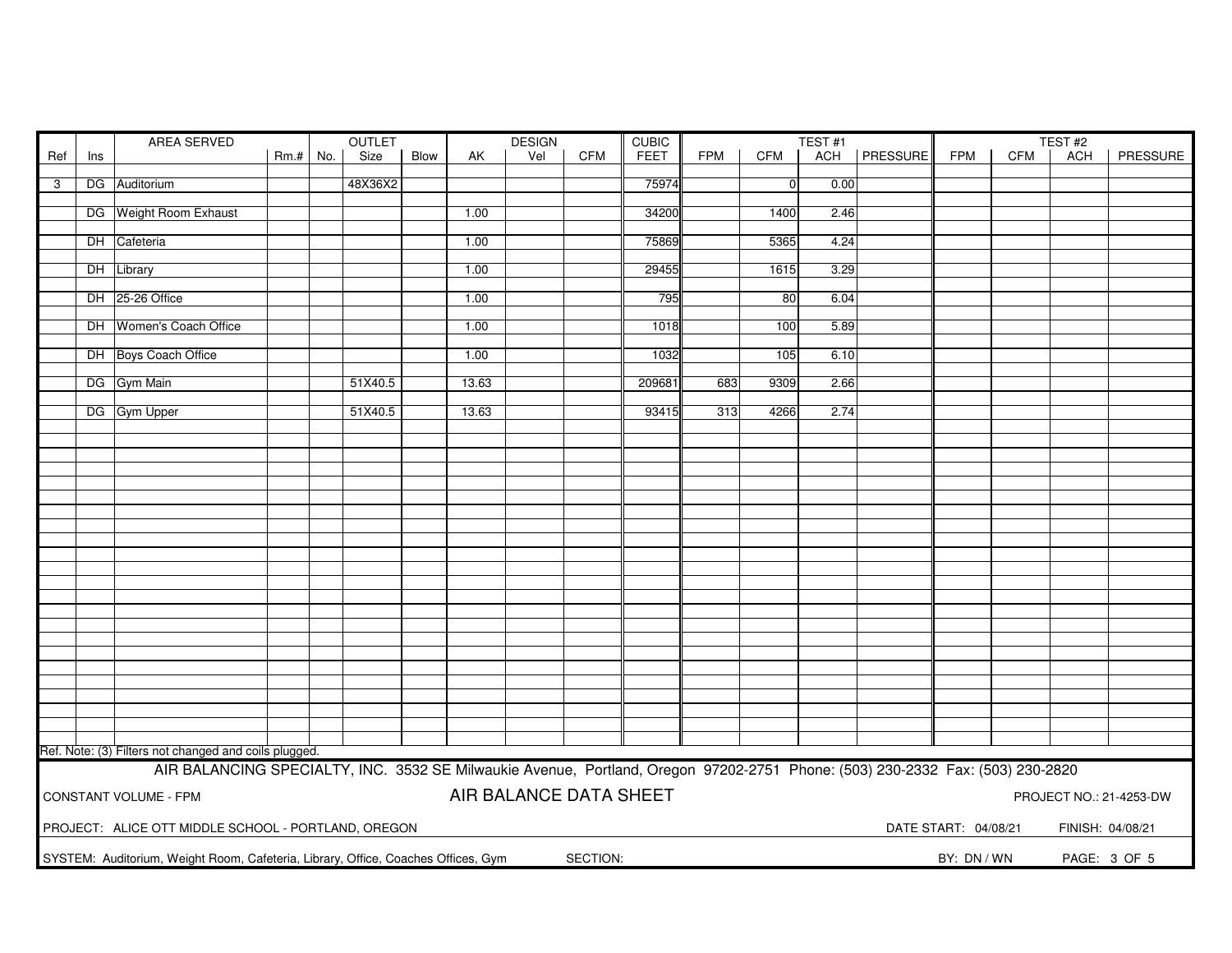| AREA SERVED<br><b>OUTLET</b> |                                                                                                 |                                                                                                                               |        |     |      |             |      | <b>DESIGN</b>          |            | <b>CUBIC</b> |            |                 | TEST#1 | TEST#2          |             |     |     |                         |
|------------------------------|-------------------------------------------------------------------------------------------------|-------------------------------------------------------------------------------------------------------------------------------|--------|-----|------|-------------|------|------------------------|------------|--------------|------------|-----------------|--------|-----------------|-------------|-----|-----|-------------------------|
| Ref                          | Ins                                                                                             |                                                                                                                               | $Rm.+$ | No. | Size | <b>Blow</b> | AK   | Vel                    | <b>CFM</b> | <b>FEET</b>  | <b>FPM</b> | <b>CFM</b>      | ACH    | <b>PRESSURE</b> | <b>FPM</b>  | CFM | ACH | PRESSURE                |
|                              |                                                                                                 |                                                                                                                               |        |     |      |             |      |                        |            |              |            |                 |        |                 |             |     |     |                         |
|                              |                                                                                                 |                                                                                                                               |        |     |      |             |      |                        |            |              |            |                 |        |                 |             |     |     |                         |
|                              |                                                                                                 | DH Women's Exhaust (by Rm 4)                                                                                                  |        |     |      |             | 1.00 |                        |            | 4007         |            | 70              | 1.05   |                 |             |     |     |                         |
|                              |                                                                                                 |                                                                                                                               |        |     |      |             |      |                        |            |              |            |                 |        |                 |             |     |     |                         |
|                              |                                                                                                 | DH Men's Exhaust (by Rm 9)                                                                                                    |        |     |      |             | 1.00 |                        |            | 2900         |            | 250             | 5.17   |                 |             |     |     |                         |
|                              |                                                                                                 |                                                                                                                               |        |     |      |             |      |                        |            |              |            |                 |        |                 |             |     |     |                         |
|                              |                                                                                                 | DH Women's Exhaust (by Rm 10)                                                                                                 |        |     |      |             | 1.00 |                        |            | 2900         |            | 240             | 4.97   |                 |             |     |     |                         |
|                              |                                                                                                 |                                                                                                                               |        |     |      |             |      |                        |            |              |            |                 |        |                 |             |     |     |                         |
|                              |                                                                                                 | DH Staff RR Exhaust                                                                                                           |        |     |      |             | 1.00 |                        |            | 457          |            | 105             | 13.79  |                 |             |     |     |                         |
|                              |                                                                                                 |                                                                                                                               |        |     |      |             |      |                        |            |              |            |                 |        |                 |             |     |     |                         |
|                              |                                                                                                 | DH Office RR Exhaust                                                                                                          |        |     |      |             | 1.00 |                        |            | 363          |            | 120             | 19.83  |                 |             |     |     |                         |
|                              |                                                                                                 |                                                                                                                               |        |     |      |             |      |                        |            |              |            |                 |        |                 |             |     |     |                         |
|                              |                                                                                                 | DH Boys Coach RR Supply                                                                                                       |        |     |      |             | 1.00 |                        |            | 1572         |            | 145             | 5.53   |                 |             |     |     |                         |
|                              |                                                                                                 | DH Boys Coach RR Exhaust                                                                                                      |        |     |      |             | 1.00 |                        |            | 1572         |            | $\overline{30}$ | 1.15   |                 |             |     |     |                         |
|                              |                                                                                                 |                                                                                                                               |        |     |      |             |      |                        |            |              |            |                 |        |                 |             |     |     |                         |
|                              |                                                                                                 | DH Women's Coach RR Supply                                                                                                    |        |     |      |             | 1.00 |                        |            | 1512         |            | 175             | 6.94   |                 |             |     |     |                         |
|                              |                                                                                                 | DH Women's Coach RR Exhaust                                                                                                   |        |     |      |             | 1.00 |                        |            | 1512         |            | 35              | 1.39   |                 |             |     |     |                         |
|                              |                                                                                                 |                                                                                                                               |        |     |      |             |      |                        |            |              |            |                 |        |                 |             |     |     |                         |
|                              |                                                                                                 | DH Women's Locker RR Supply                                                                                                   |        |     |      |             | 1.00 |                        |            | 1118         |            | 130             | 6.98   |                 |             |     |     |                         |
|                              |                                                                                                 | DH Women's Locker RR Exhaust                                                                                                  |        |     |      |             | 1.00 |                        |            | 1118         |            | $\overline{25}$ | 1.34   |                 |             |     |     |                         |
|                              |                                                                                                 |                                                                                                                               |        |     |      |             |      |                        |            |              |            |                 |        |                 |             |     |     |                         |
|                              |                                                                                                 | DH Men's Locker RR Supplu                                                                                                     |        |     |      |             | 1.00 |                        |            | 1204         |            | 125             | 6.23   |                 |             |     |     |                         |
|                              |                                                                                                 | DH Men's Locker RR Exhaust                                                                                                    |        |     |      |             | 1.00 |                        |            | 1204         |            | $\Omega$        | 0.00   |                 |             |     |     |                         |
|                              |                                                                                                 |                                                                                                                               |        |     |      |             |      |                        |            |              |            |                 |        |                 |             |     |     |                         |
|                              |                                                                                                 | DH Gym Boy's Staff Exhaust                                                                                                    |        |     |      |             | 1.00 |                        |            | 270          |            | $\Omega$        | 0.00   |                 |             |     |     |                         |
|                              |                                                                                                 |                                                                                                                               |        |     |      |             |      |                        |            |              |            |                 |        |                 |             |     |     |                         |
|                              |                                                                                                 | DH Gym Boys Supply                                                                                                            |        |     |      |             | 1.00 |                        |            | 1860         |            | 155             | 5.00   |                 |             |     |     |                         |
|                              |                                                                                                 | DH Gym Boys Exhaust                                                                                                           |        |     |      |             | 1.00 |                        |            | 1860         |            | $\overline{0}$  | 0.00   |                 |             |     |     |                         |
|                              |                                                                                                 |                                                                                                                               |        |     |      |             |      |                        |            |              |            |                 |        |                 |             |     |     |                         |
|                              |                                                                                                 | DH Gym Girls Supply                                                                                                           |        |     |      |             | 1.00 |                        |            | 1649         |            | 120             | 4.37   |                 |             |     |     |                         |
|                              |                                                                                                 | DH Gym Girls Exhaust                                                                                                          |        |     |      |             | 1.00 |                        |            | 1649         |            | $\Omega$        | 0.00   |                 |             |     |     |                         |
|                              |                                                                                                 |                                                                                                                               |        |     |      |             |      |                        |            |              |            |                 |        |                 |             |     |     |                         |
|                              |                                                                                                 |                                                                                                                               |        |     |      |             | 1.00 |                        |            | 270          |            | $\Omega$        | 0.00   |                 |             |     |     |                         |
|                              |                                                                                                 | DH Gym Girls Staff Exhaust                                                                                                    |        |     |      |             |      |                        |            |              |            |                 |        |                 |             |     |     |                         |
|                              |                                                                                                 |                                                                                                                               |        |     |      |             | 1.00 |                        |            |              |            |                 | 9.51   |                 |             |     |     |                         |
|                              |                                                                                                 | DH Girls Locker Supply<br>DH Girls Locker Exhaust                                                                             |        |     |      |             |      |                        |            | 8991         |            | 1425            |        |                 |             |     |     |                         |
|                              |                                                                                                 |                                                                                                                               |        |     |      |             | 1.00 |                        |            | 8991         |            | 1485            | 9.91   |                 |             |     |     |                         |
|                              |                                                                                                 |                                                                                                                               |        |     |      |             |      |                        |            |              |            |                 |        |                 |             |     |     |                         |
|                              |                                                                                                 | DH Boys Locker Supply                                                                                                         |        |     |      |             | 1.00 |                        |            | 10732        |            | 1335            | 7.46   |                 |             |     |     |                         |
|                              |                                                                                                 | DH Boys Locker Exhaust                                                                                                        |        |     |      |             | 1.00 |                        |            | 10732        |            | 1355            | 7.58   |                 |             |     |     |                         |
|                              |                                                                                                 |                                                                                                                               |        |     |      |             |      |                        |            |              |            |                 |        |                 |             |     |     |                         |
|                              |                                                                                                 |                                                                                                                               |        |     |      |             |      |                        |            |              |            |                 |        |                 |             |     |     |                         |
|                              |                                                                                                 |                                                                                                                               |        |     |      |             |      |                        |            |              |            |                 |        |                 |             |     |     |                         |
|                              |                                                                                                 | AIR BALANCING SPECIALTY, INC. 3532 SE Milwaukie Avenue, Portland, Oregon 97202-2751 Phone: (503) 230-2332 Fax: (503) 230-2820 |        |     |      |             |      |                        |            |              |            |                 |        |                 |             |     |     |                         |
|                              |                                                                                                 |                                                                                                                               |        |     |      |             |      |                        |            |              |            |                 |        |                 |             |     |     |                         |
|                              |                                                                                                 | <b>CONSTANT VOLUME - FPM</b>                                                                                                  |        |     |      |             |      | AIR BALANCE DATA SHEET |            |              |            |                 |        |                 |             |     |     | PROJECT NO.: 21-4253-DW |
|                              |                                                                                                 |                                                                                                                               |        |     |      |             |      |                        |            |              |            |                 |        |                 |             |     |     |                         |
|                              | PROJECT: ALICE OTT MIDDLE SCHOOL - PORTLAND, OREGON<br>DATE START: 04/08/21<br>FINISH: 04/08/21 |                                                                                                                               |        |     |      |             |      |                        |            |              |            |                 |        |                 |             |     |     |                         |
|                              |                                                                                                 |                                                                                                                               |        |     |      |             |      |                        |            |              |            |                 |        |                 |             |     |     |                         |
| SYSTEM:                      |                                                                                                 | Exhaust                                                                                                                       |        |     |      |             |      | SECTION:               |            |              |            |                 |        |                 | BY: DN / WN |     |     | PAGE: 4 OF 5            |
|                              |                                                                                                 |                                                                                                                               |        |     |      |             |      |                        |            |              |            |                 |        |                 |             |     |     |                         |